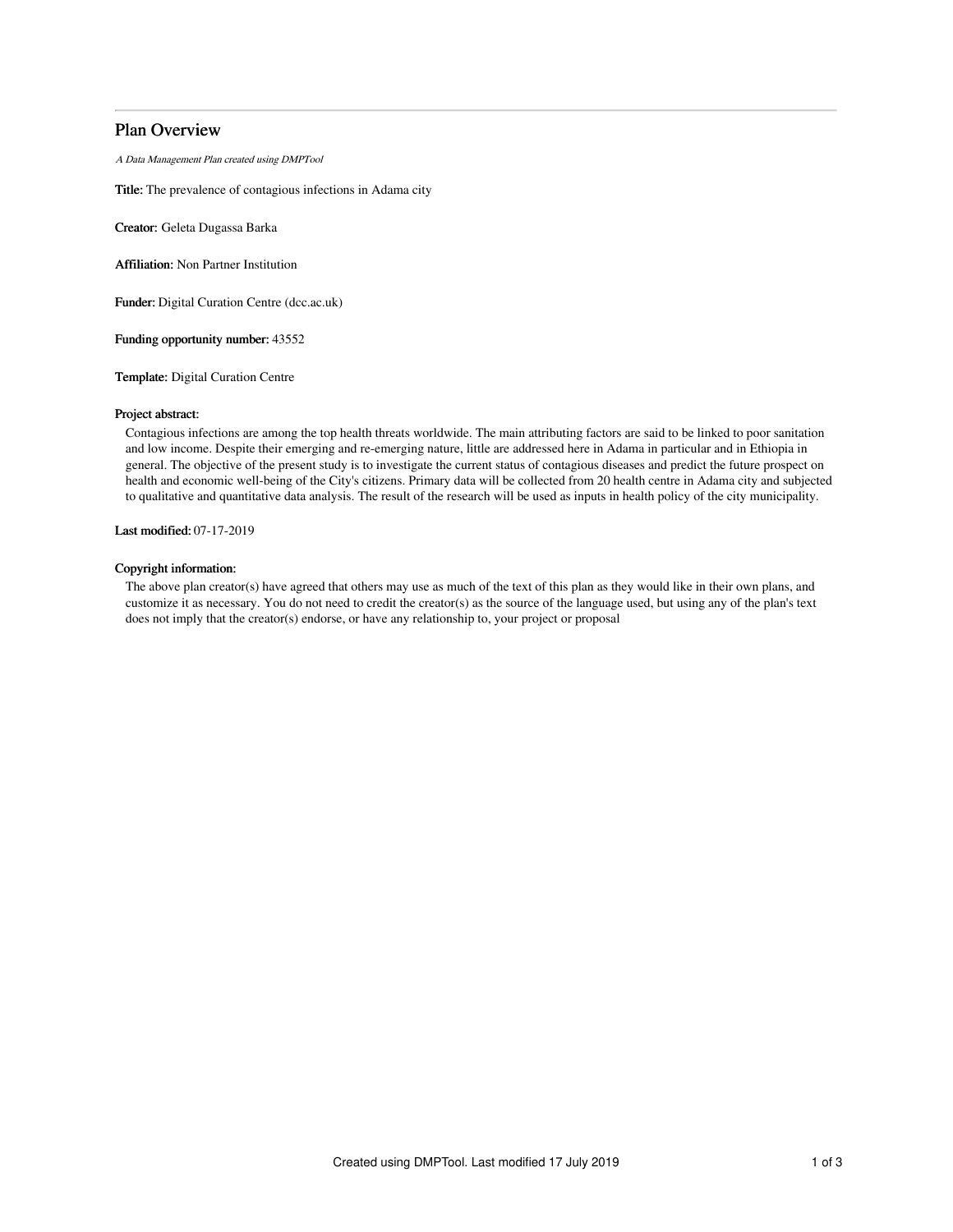## Data Collection

#### What data will you collect or create?

Identification of the most pressing contagious infections is very crucial to take preventive measures and aviale the necessary resources for proper treatmentr. To that end, the different types of contagious infections diagnosed during the last five years will be investigated in 20 selected health centers in Adama city. The nature of the data to be collected are the different types of contagious infections detected by laboratory examinations at the cnters. The data will be secondary data as they will be collected from third party (the health centers). They will be ducumented in excel data sheets from which they will be further analyzed by software and backed up in storage devices (external hard disk and university repository)

### How will the data be collected or created?

Health centers from where the data will be collected will be selected in such away that data will be collected from South, North, East, West and Centeral part of the City. All the reported contagious infections will be listed and the number of reported cases from the health centers will be recorded in excel spreadsheets. The credibility of the data will be assured by collecting the most reliable data approved by the centre manager and data officers. All the data sets will be recorded in excel data spreadsheet with descriptions and taggs with health centre names

## Documentation and Metadata

#### What documentation and metadata will accompany the data?

In addition to the processed data that will be part of the published document, supporting raw data (unprocessed data) will accompany as a supplementary data in MS office formats. Data will be captured by recordings and as photographs (if deemed to be).

## Ethics and Legal Compliance

#### How will you manage any ethical issues?

Before I will go out for data collection, I will demand and get ethical clearance from ASTU and make sure that it will be with consent of the health centres for long term preservation and sharing of the collected data. In case some sensitive data are featuring the research output, the security of these data will be ensured in such a way that its accession requires special authorization or totally protected indefinately.

#### How will you manage copyright and Intellectual Property Rights (IP/IPR) issues?

Once the data are published the owner of the data will be the authors for public open access under creative commons attributes 4.0 international license. There will be no restriction on the reuse of the data as far as the attributions are acknowledged as per the CC-BY license.

### Storage and Backup

### How will the data be stored and backed up during the research?

As the data are not that much big, availability of storage is not an issue. Moreover, the data will be deposited in national repository (NADRE), deposited in Google drive, in hardcopies and storage devices like external hard disc storage. ASTU will own the data as the funding belongs to it. As the copies will be available in library (ASTU library) and online repository, the data could be recovered from either of the two.

### How will you manage access and security?

The presumed risks are data loss due to malicious computer infections and system failures for online retrieval. These risks will be minimized by computer and system maintenance in collaboration with system administrators and computer service centres. Collaborators will be provided with the copy of raw and processed data and also encouraged to have accounts for online access to NADRE.

## Selection and Preservation

#### Which data are of long-term value and should be retained, shared, and/or preserved?

The name of the individuals who will be assisting in the data collection will be retained confidential until the research is published and removed soon afterwards. Sensitive data such as personal details will be confidential while all the other data will be permanently available in the NADRE repository.

#### What is the long-term preservation plan for the dataset?

The data will be deposited in the NADRE repository in addition to the hard copy and softcopy archiving at the University's library. The costs and time budgets required for data preparation and sharing activities are detailed in the final project proposal document budget breakdown.

### Data Sharing